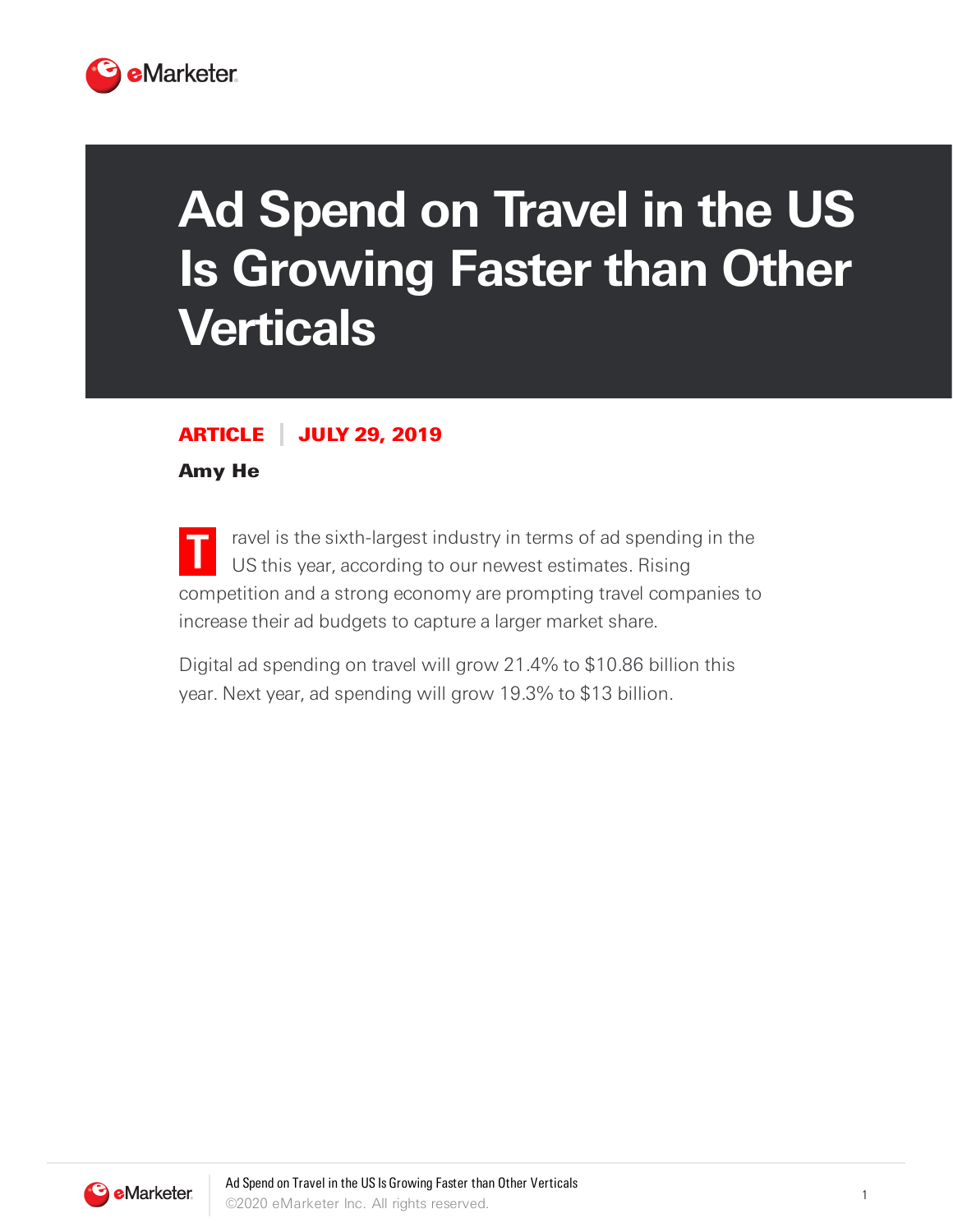



Since travel is a search-heavy vertical, we foresee travel advertisers continuing to rely on search ads to reach consumers. We estimate that advertisers will spend \$5.84 billion on search in 2019. The travel industry has the fourth-largest search ad spend out of all the verticals we break out, making up 10.9% of total US search spend.

"Search is crucial for travel advertisers, and search engines have products that are specialized for the travel industry," said Sarah Scherer, product marketing manager at Goodway Group, who spoke with us for our Digital Ad Spend by Industry 2019 report collection. "It's foundational for travel advertisers to have a presence on search."

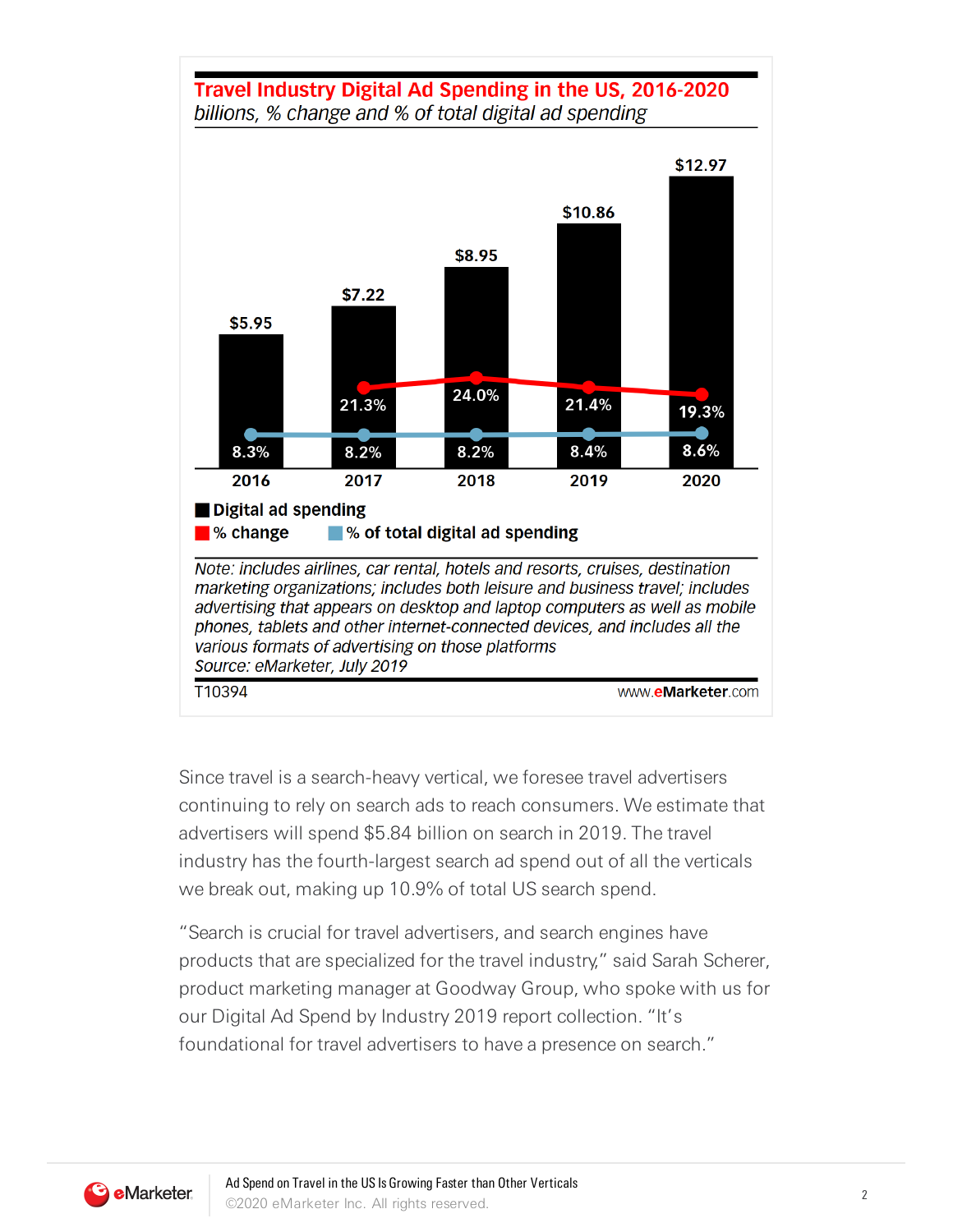Travel advertisers are also increasingly becoming mobile savvy, using mobile data to target customers. For example, ad agency Crossmedia used mobile data for their out-of-home (OOH) campaigns, citing that companies that leveraged mobile data for OOH garnered 20% to 40% higher foot traffic than those that didn't.

This year, travel advertisers will spend \$7.62 billion on mobile ads—a 25.1% growth from last year—which accounts for 70.1% of all travel digital ad spending.

Video is quickly becoming a preferred ad format for the US travel industry; US travel advertisers will spend \$2.62 billion on video this year, a 25.7% increase from 2018. We classify digital video as a subcategory of display ads, which includes formats such as banners, rich media and sponsorships. The share of travel display ad spend on video will increase to 59.0% in 2020.

Digital video's growth overlaps with social's growth. As of Q3 [2018,](https://content-na1.emarketer.com/q3-2018-digital-video-trends) we changed our methodology for our video ad forecasts to encompass outstream formats including social media in-feed ads.

"The growth of travel advertisers' digital video budgets is being driven by social platforms," said Ross Benes, analyst at eMarketer and author of our "Digital Ad Spending by Industry 2019" report collection. "Facebook and Instagram in particular are becoming more popular outlets for travel advertisers to promote their lifestyle products."

In travel industry ad platform Sojern's November 2018 poll, the majority of worldwide travel marketers said they planned to increase their Facebook and Instagram ad spend. Among those working with cruise and airlines brands, six in 10 respondents reported that they will raise their Facebook and Instagram spend.

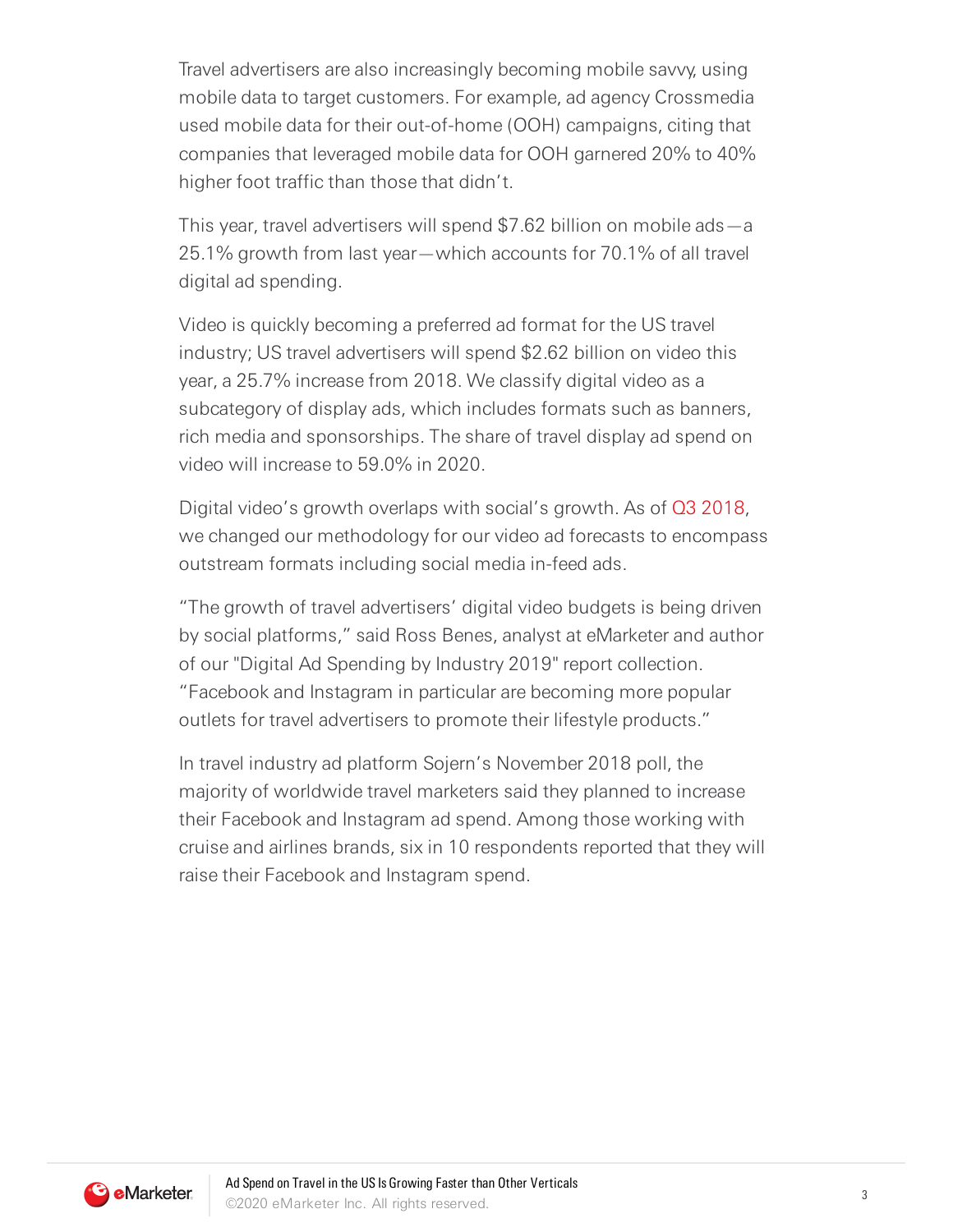## **Travel Marketers Worldwide Who Plan to Increase** Their Digital Ad Spend in 2019, by Type and Vertical, **Nov 2018**

% of respondents in each group

|                                                                                                 | Cruise            | Airline | <b>Attraction</b> | DMO |     | Hotel Car rental |
|-------------------------------------------------------------------------------------------------|-------------------|---------|-------------------|-----|-----|------------------|
| Facebook and<br>Instagram                                                                       | 60%               | 60%     | 58%               | 55% | 54% | 51%              |
| Video                                                                                           | 60%               | 55%     | 48%               | 49% | 43% | 47%              |
| Private<br>marketplace                                                                          | 49%               | 38%     | 42%               | 36% | 33% | 39%              |
| Other social                                                                                    | 48%               | 52%     | 51%               | 39% | 39% | 48%              |
| Mobile                                                                                          | 47%               | 44%     | 44%               | 46% | 47% | 42%              |
| Programmatic<br>display                                                                         | 45%               | 41%     | 45%               | 40% | 40% | 35%              |
| Paid search                                                                                     | 40%               | 42%     | 43%               | 38% | 47% | 35%              |
| <b>OTA</b>                                                                                      | 34%               | 30%     | 20%               | 19% | 25% | 27%              |
| Metasearch                                                                                      | 33%               | 33%     | 29%               | 26% | 34% | 28%              |
| Source: Sojern, "State of the Industry: The 2019 Report on Travel<br>Advertising," Feb 21, 2019 |                   |         |                   |     |     |                  |
| 247122                                                                                          | www.eMarketer.com |         |                   |     |     |                  |

For more estimates on how advertising dollars are being spent in the travel industry, eMarketer PRO subscribers can read our latest report: